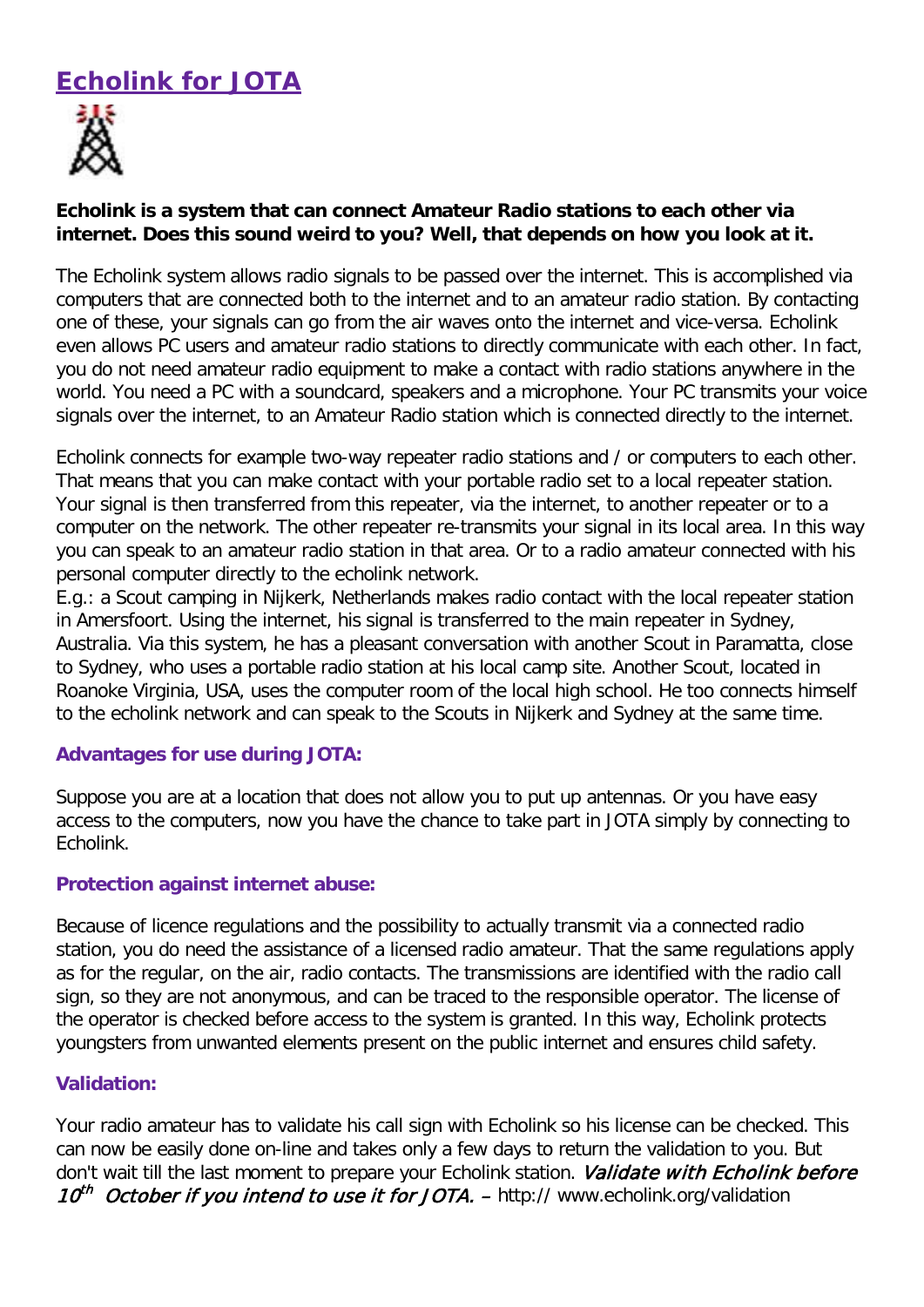#### **Set-up:**

Special-event call signs can be used on Echolink, but not to register; instead you must use the call sign of the 1st operator. The software, however, allows you to set a station descriptor; JOTA stations are asked to put in their station descriptor "JOTA: your call sign", so they can easily be recognized on the system. If your JOTA station does not have an internet connection available on site, you can still use the Echolink system. Ask your radio amateur to determine which VHF or UHF link station is nearby and within reach of your JOTA station. Next, obtain the co-operation of the operator of your local link station.

#### **More info:**

For details and technical assistance to your radio amateur on how to use Echolink, please see – [http://www.echolink.org](http://www.echolink.org/)

# **Introducing EchoLink**

#### **NEW:** [Windows 7 and Vista Information](http://www.echolink.org/vista.htm)

EchoLink® software allows licensed Amateur Radio stations to communicate with one another over the Internet, using voice-over-IP (VoIP) technology. The program allows worldwide connections to be made between stations or from computer to station, greatly enhancing Amateur Radio's communications capabilities. There are more than 200,000 validated users worldwide — in 162 of the world's 193 nations — with about 4,000 online at any given time.



The program runs on Microsoft Windows®. It is offered free of charge and may be download - htp://www.echolink.org/register